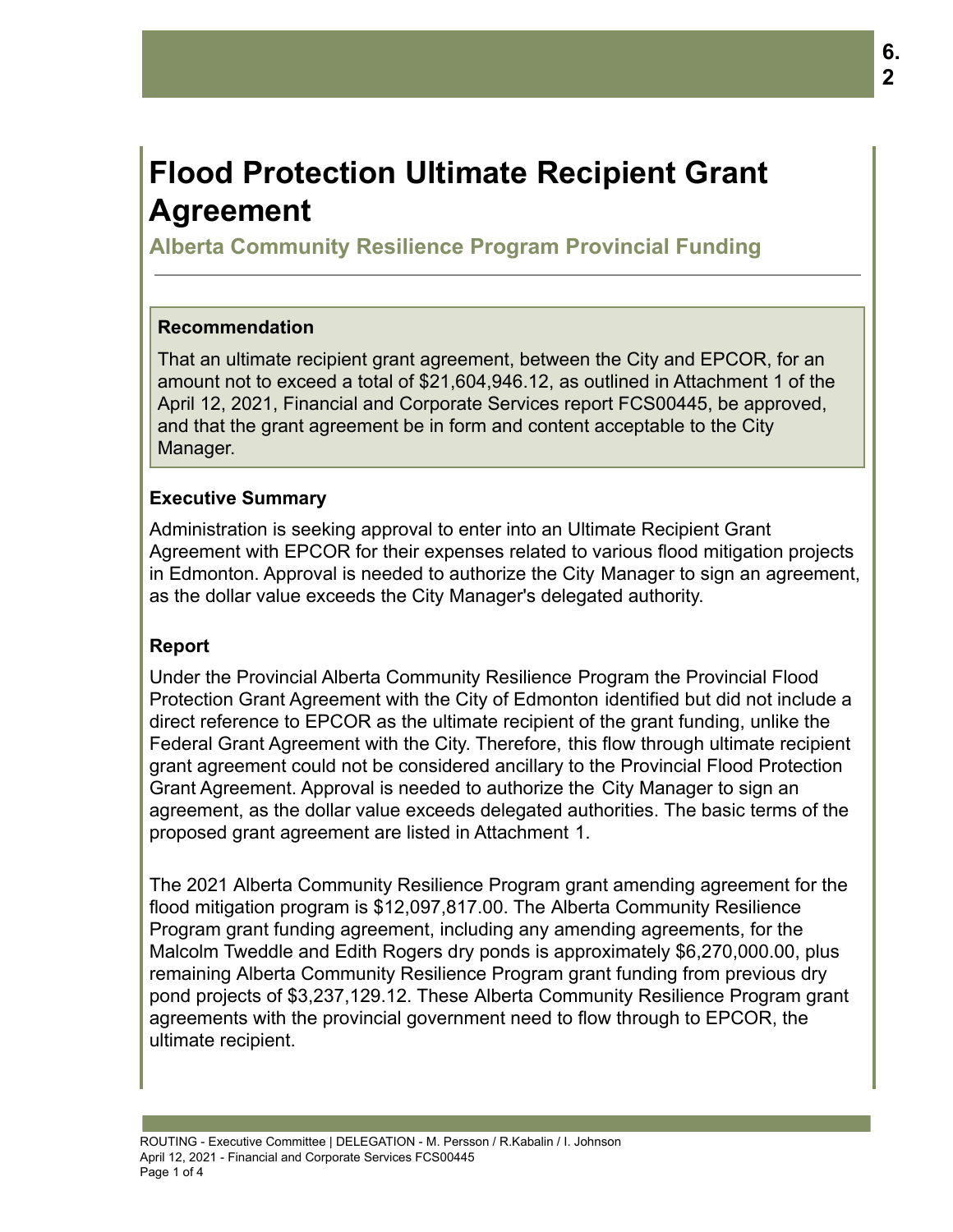The creation of new two-cell dry ponds in the open space of Malcolm Tweddle and Edith Rogers schools would help mitigate flooding in adjacent areas in the community. The desired level of performance is to, in conjunction with the rest of the dry ponds projects, protect 5,200 homes city wide from street flooding and sewer backups caused by 1:100 year heavy rain events.

The Alberta Community Resilience Program Riverine and Urban Buffer Mitigation project aims to reduce the risk of flooding to the EPCOR's two water treatment plants, Rossdale and E.L. Smith, to protect the supply of clean drinking water to over 1.2 million people in Edmonton and over 70 surrounding communities. During a flood event rivaling or exceeding the 1:180 year flood event that struck Edmonton in June 1915, both water treatment plants would be flooded and contaminated by flood water. If this were to happen, the water treatment plants would be unable to produce potable water, a boil water order would remain in force for months after a flood while the water treatment plants are cleaned and repaired and the entire distribution and transmission network is flushed. Without the planned projects, both water treatment plants would be severely damaged in a 1:180 year flood event.

The EPCOR Rossdale and E.L. Smith water treatment plant projects include:

- Relocating instrumentation, electrical and mechanical equipment above the predicted flood elevation
- Ensuring river flood water will not back up into the treatment plants through underground piping
- Installing landscaped flood protection berms

These projects support City Council's ConnectEdmonton goal of Climate Resilience, specifically Climate Resilient Edmonton: Adaptation Strategy and Action Plan.

#### **Budget**

Prior to drainage utility transfer to EPCOR (effective September 1, 2017) there were capital profiles for flood protection projects. Presently, the assets and projects are managed by EPCOR. The Alberta Community Resilience Program grant funding will flow through the City of Edmonton to EPCOR. There is no impact on the tax levy with respect to these projects.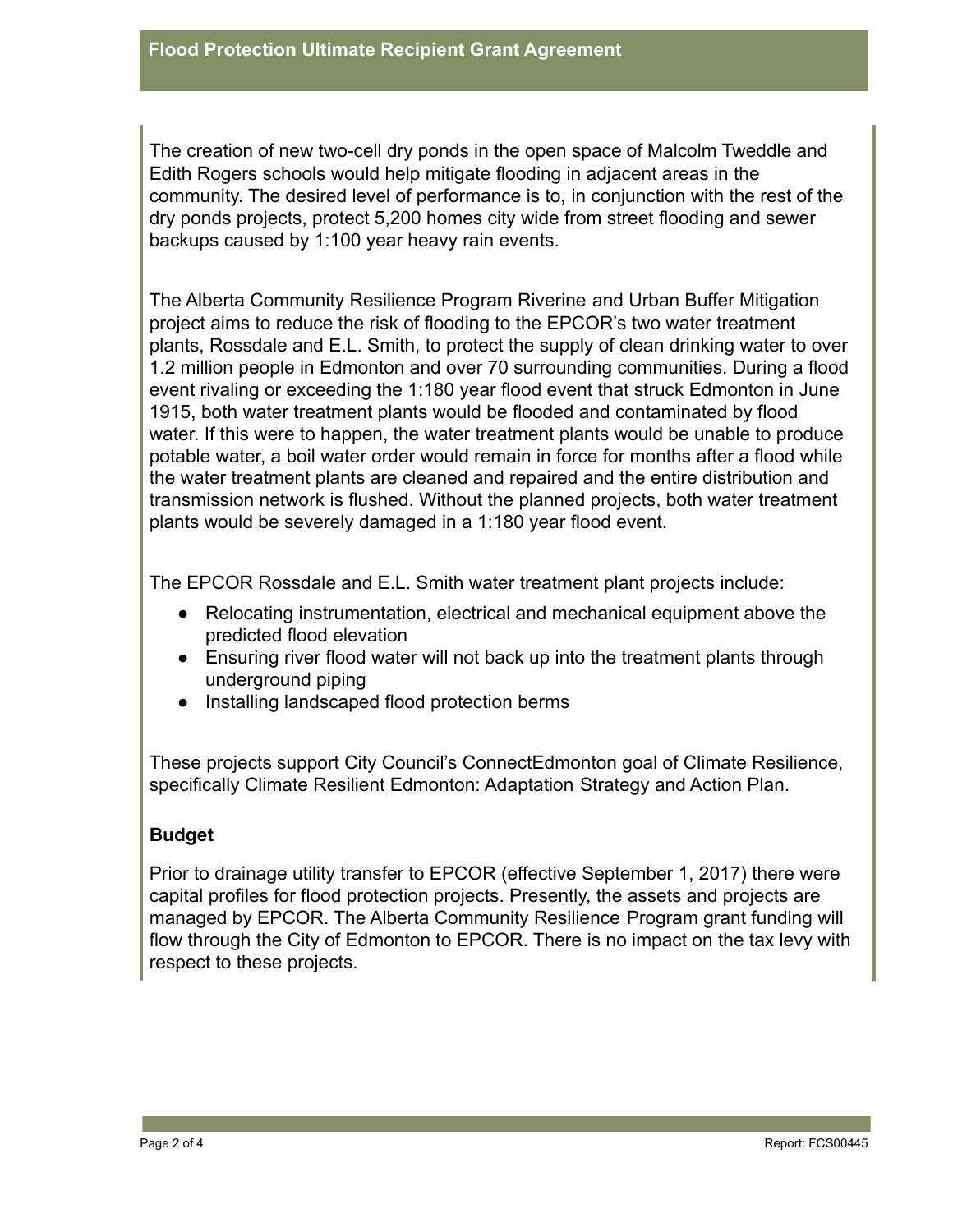# **Public Engagement**

The City has not undertaken any public engagement specific to this report. The report was informed by existing plans and procedures. Administration has engaged with the Province of Alberta and EPCOR in order to facilitate these projects.

#### **Corporate Outcomes and Performance Management**

**Corporate Outcome(s): Edmonton is an environmentally sustainable and resilient city**

| Outcome(s)                                                                                                                                                                                                                                                   | Measure(s)                                                | Result(s)                                                                          | Target(s)                                                                                              |
|--------------------------------------------------------------------------------------------------------------------------------------------------------------------------------------------------------------------------------------------------------------|-----------------------------------------------------------|------------------------------------------------------------------------------------|--------------------------------------------------------------------------------------------------------|
| The Provincial grant funding will<br>ensure that the EPCOR projects are<br>completed and the city has<br>infrastructure in place to improve<br>flood resiliency. Ongoing monitoring<br>and reporting of EPCOR utility<br>services regulated by City Council. | Annual and periodic<br>reporting of utility<br>operations | Annual Progress Report - Water,<br>Wastewater, Drainage<br>Annual Operational Plan | <b>Annual Progress</b><br>Report - Water,<br>Wastewater, Drainage<br><b>Annual Operational</b><br>Plan |

#### **Risk Assessment**

| <b>Risk</b><br><b>Element</b>     | <b>Risk</b><br><b>Description</b>                                                                                                                      | Likelih<br>ood    | <b>Impact</b> | <b>Risk Score</b><br>(with current<br>mitigations) | <b>Current</b><br><b>Mitigations</b>                                                        | <b>Potential</b><br><b>Future</b><br><b>Mitigations</b> |  |
|-----------------------------------|--------------------------------------------------------------------------------------------------------------------------------------------------------|-------------------|---------------|----------------------------------------------------|---------------------------------------------------------------------------------------------|---------------------------------------------------------|--|
| If Recommendation Is Approved     |                                                                                                                                                        |                   |               |                                                    |                                                                                             |                                                         |  |
| Financial                         | The Provincial Grant<br>money is not used<br>for the specified<br>projects                                                                             | $2 -$<br>Unlikely | 3 - Major     | $6 - Low$                                          | Funds are only<br>distributed in<br>accordance with<br>the Provincial<br>Grant requirements |                                                         |  |
| If Recommendation Is Not Approved |                                                                                                                                                        |                   |               |                                                    |                                                                                             |                                                         |  |
| Financial                         | The projects can<br>only proceed if the<br>recommenda-<br>tion is passed in<br>order for the<br>Provincial grant<br>Funding to flow to<br><b>EPCOR</b> | $2 -$<br>Unlikely | 3 - Major     | $6 - Low$                                          |                                                                                             |                                                         |  |